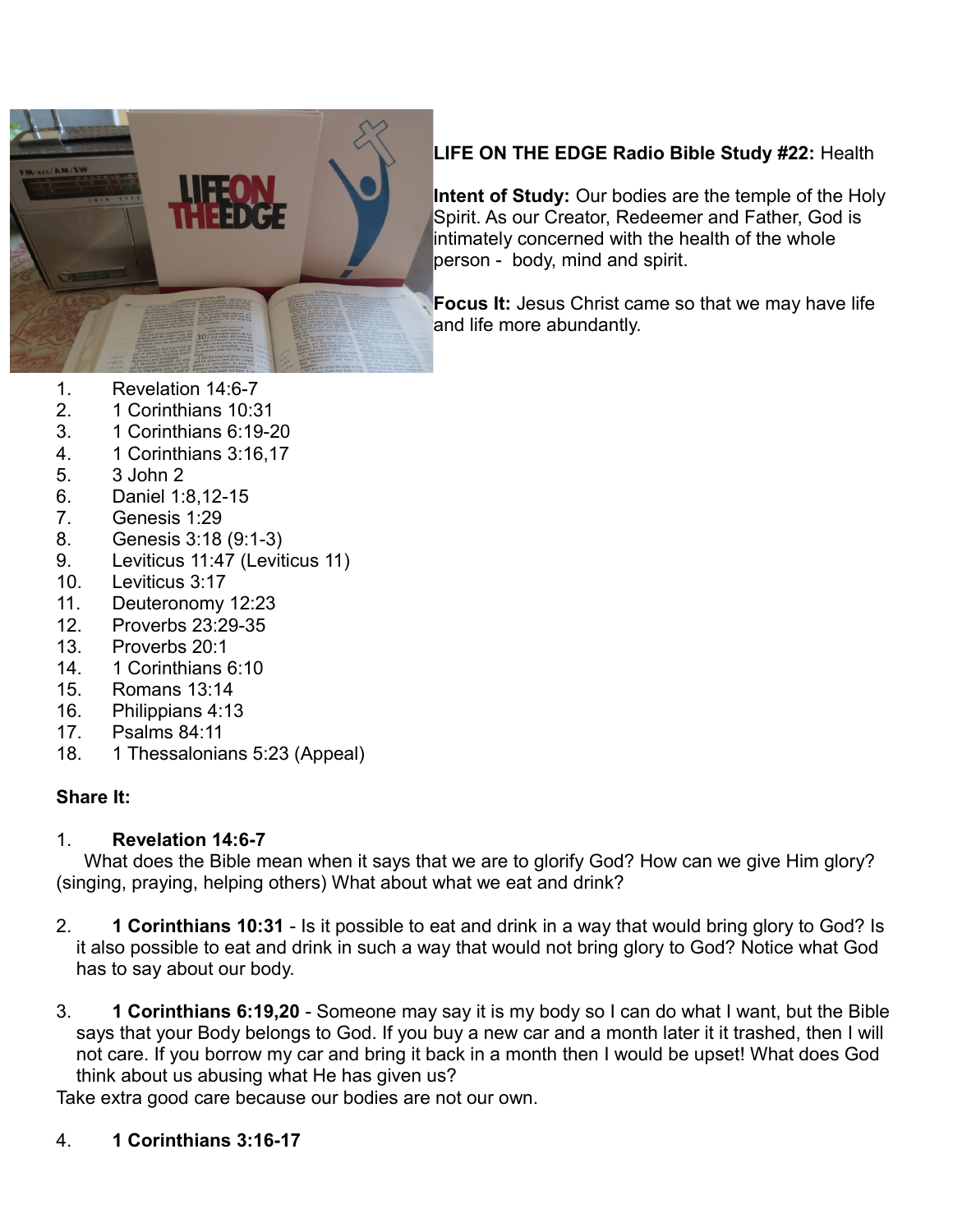God gives us a strong warning about what we should do with our temple. It is not our body, but it belongs to God. If we love Him then why would we want to mess up something that belongs to Him? Now lets look at what God wants for us.

5. **3 John 2** - God loves us and He wants us to be in health. He has provided us with health principles to guide us. The Bible says that God wants us to be as physically healthy as spiritually healthy.

Let's look at the Biblical guidelines.

6. **Daniel 1:8,12-15** - Purposed = decided, put his foot down. Pulse - original Eden diet = grain, nuts, fruit. **15** - Healthier and better nourished

Let's find out God's original diet for us.

## 7. **Genesis 1:29** - Fruit, seeds, nuts

This is the original diet, but what happened in the garden? Adam and Eve ate fruit that they were not supposed to and they lost access to the fruit from the tree of life.

God provided something for them after sin entered.

## 8. **Genesis 3:18 (9:1-3)** - Herb of the field = vegetables.

- Every living thing = this was after the flood so the people already knew which animals were clean and which were unclean - Genesis 7:2
- Even as the green herbs they knew there were plants that they should not eat, as there were animals that they should not eat. Since there were only two of the unclean animals, if they would have eaten one we wouldn't have that animal today.

Does this verse tell us which animals we shouldn't eat? Let's look at what the Bible says about clean and unclean animals.

- 9. **Leviticus 11:47 (Leviticus 11)** Leviticus 11 is about what is clean and unclean and between which animals are to be eaten or not.
- **3** Mammals: cloven hooves and chews cud
- **9** Fish: fins and scales
- **13-19** Birds: "Do not eat" birds, birds of prey
- **21-23** Bugs: Creeps on all fours and has jointed legs above its feet
- 10. **Leviticus 3:17** No fat or blood
- 11. **Deuteronomy 12:23** Blood is the life

We've learned how we can honor God in what we eat, let's learn about how we can honor God in what we drink.

- 12. **Proverbs 23:29-35** Don't even look at it. Drinking it addictive, you are no longer in control of yourself, it controls you.
- 13. **Proverbs 20:1** Don't you want to be wise? What does the Bible say about those who drink? *They are foolish.*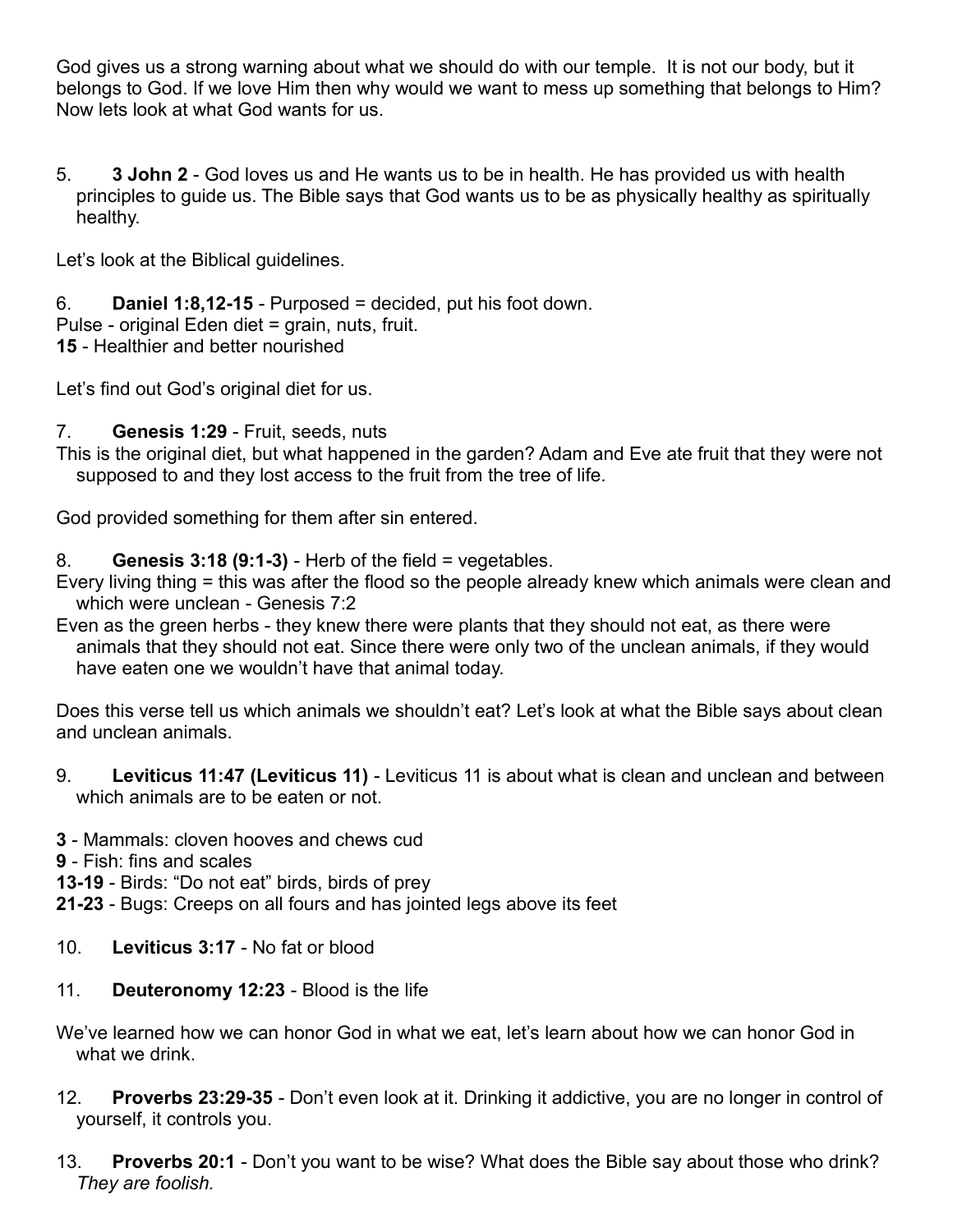14. **1 Corinthians 6:10** - Will those who drink inherit the Kingdom of God? Drunkards = those who drink. Don't you want to inherit the Kingdom? Why aren't people allowed to drive drunk? *Alters your mind, lose control.* Why would you want to have that in your life? If you had a dog that bit 1/5 people who came to your house, would you keep it? Statistics show that 1/5 people who drink will become alcoholics.

How can we overcome?

15. **Romans 13:14** - Make no provision - stay away!

If you struggle with junk food, stay away from the snack aisle. If you struggle with spending money, stay away from the mall.

- 16. **Philippians 4:13** I can do ALL things through Christ who strengthens me. Not just a few, not some, but ALL things.
- 17. **Psalms 84:11** God will not withhold good things from us

#### **Appeal: 1 Thessalonians 5:23**

Is it your desire to follow the Biblical counsel of what we should eat and drink?

#### **Simple Questions and Simple Answers:**

1. Q: Proverbs 31:1-7 (King Lemeul = Solomon, Mother = Bathsheeba)

She is talking about things that destroy kings.

Wine here is used as medicine.

A: Drink causes you to forget the law, the law is God's character.

Today we have pain killers.

Jesus received wine as a painkiller: Matthew 27:34, John 19:29,30 Revelation 1:6 - God has made us kings and priests

2. Q: Leviticus 10:9 God is telling the priests not to drink in the tabernacle A: 1 Peter 2:9 We are a royal priesthood and our bodies are the temple (1 Corinthians 6:19)

3. Q: 1 Timothy 3:8 Drink in moderation

A: Verses 1-7 counsel to Elders, Verses 8-10 counsel to Deacons They are given the exact same counsel. They are examples to the church members.

4. Q: 1 Timothy 5:23 Drink for your bellies sake

A: Timothy has gotten sick from the water, Paul is giving him health advice. A little alcohol will help cure the dysentery.

5. Q: John 2

A: Do you think holy Mary would ask baby Jesus to turn water into alcohol Would Jesus put something that was impure in a purifying pot? Good wine = fresh wine

Do people typically think that beer tastes good? *No*. After you drink a few beers what do you taste? *Nothing*. Could this man taste this wine? *Yes.* If he was drunk he would not be able to taste it.

6. Q: Mark 7:18,19 (Matthew 15:1-20) A: Verses 1,2 concerning hand washing, not food